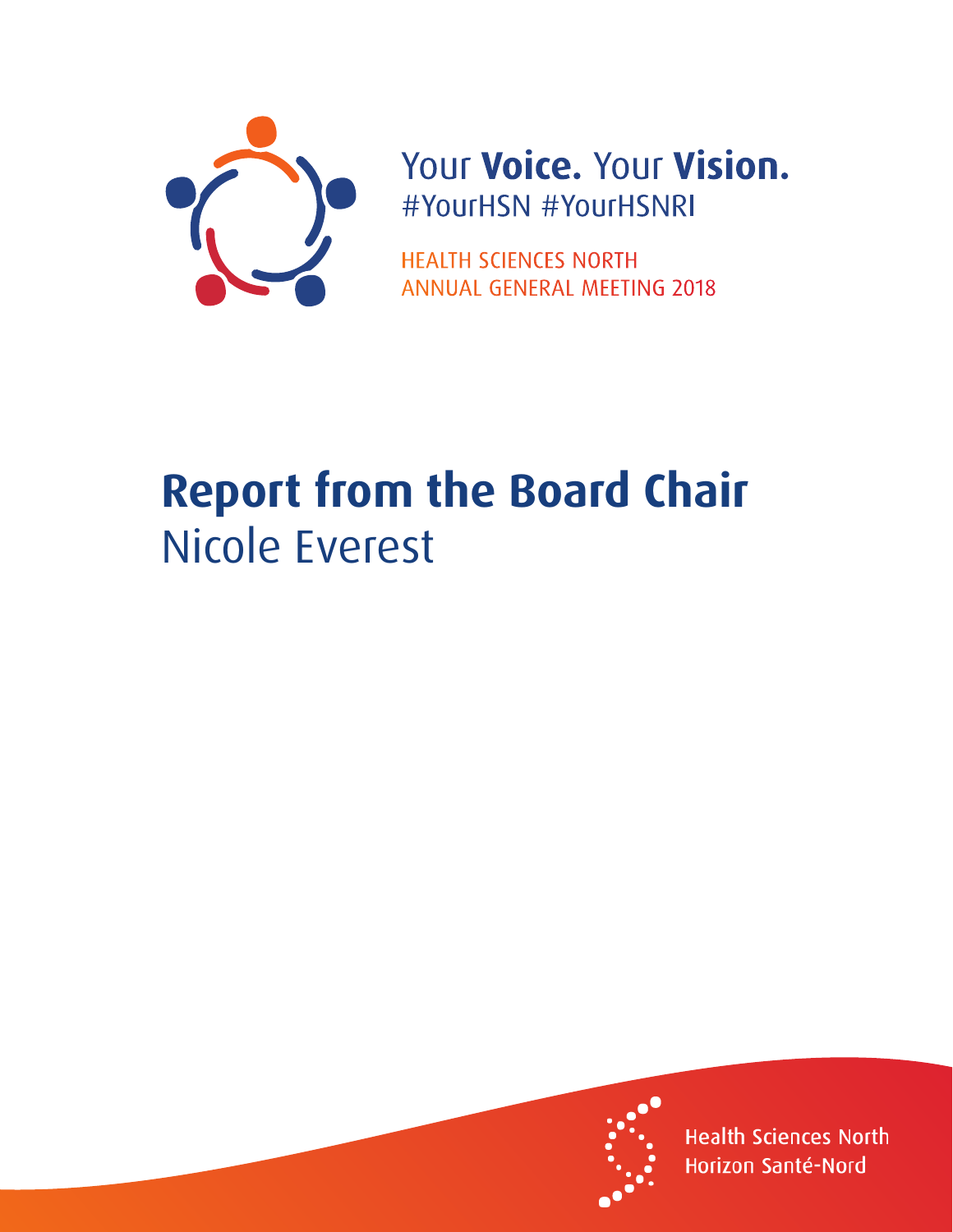## **Report of the Board Chair Nicole Everest Annual General Meeting of the Corporation June 21, 2018**

It is my pleasure to present you with the 2018 Report of the Chair.

This year has been one of change and transformation at HSN.

In July we welcomed our new Chief of Staff. Dr. John Fenton brought a genuine desire in his new role to reach new levels of quality of care at HSN. Dr. Fenton has been a vascular surgeon in Greater Sudbury since 1994, and has been a trusted voice on a number of hospital Committees, where the physician voice has guided many decisions. Dr. Fenton's focus this year included ensuring medical staff engagement in priority quality improvements and strengthening the relationships with the three other hub hospitals in Northeastern Ontario. Physician engagement is key to HSN's transformation, and you will hear more from Dr. Fenton about the many clinical innovations our medical staff have willingly participated in to improve care delivery, and provide high-caliber services right here in our region.

The arrival in October of our new President and Chief Executive Officer, Dominic Giroux, has been a breath of fresh air. He hit the ground running very quickly, engaging in a meaningful way with front-line staff, members of medical staff and external partners. Thanks to his leadership, our organizational focus has improved. We have seen increased accountability to the Board. Relationships with the North East Local Health Integration Network, postsecondary education and partner hospitals are improving. A number of important provincial capital funding approvals have been secured. Dominic, with the support of the Senior Leadership Team, helped us get back on track from a financial perspective and this, with greater transparency.

The Board of Directors was very concerned last September with the increasing number of Alternative Level of Care (ALC) patients especially in anticipation of the flu season. In September, my counterpart Ron Farrell, Chair of the North East LHIN Board, and I instituted a collaborative governance effort between our two organizations to contain our number of ALC patients. We set a target of containing the number of ALC patients below 75. We met on a monthly basis to monitor progress. I am pleased to report that from November 2017 to March 2018, our average number of ALC patients was 72, a significant reduction from the average of 101 during the same period the year before.

One of the successful solutions for achieving this result was the establishment of a transitional unit pilot project in our Daffodil Lodge in partnership with the March of Dimes. Today, 10 interim short-stay rooms are available to ALC patients awaiting their next step in care in the community. In November, the HSN Board set 13 specific budget parameters for the 2018-2019 fiscal year. We tasked our new CEO to contain our deficit to less than 1% of the budget in 2018-2019, subject to greater cost containment in non-clinical departments.

In January, as you just heard from Maureen McLelland, we approved a very engaging strategic planning process to help set our key goals or aspirations and measurable outcomes to be achieved by 2024. The completion of this important process will be a major focus of the boards of HSN and of the Health Sciences North Research Institute between now and January 2019.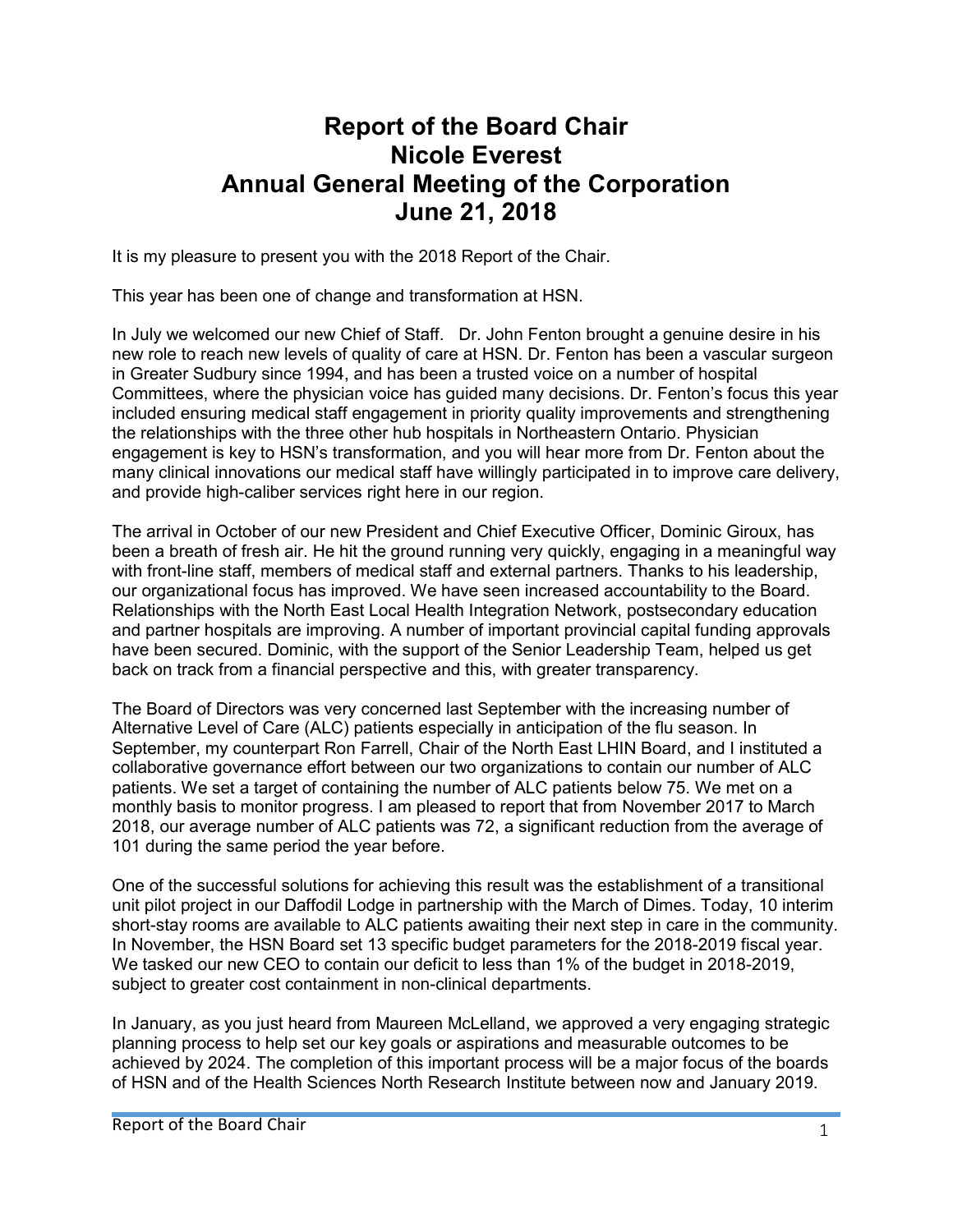In January, the provincial government announced a \$500,000 planning grant to support Stage 1 of a five-stage capital planning process for a physical expansion of our Ramsey Lake Health Centre to help repatriate programs and services for kids and youth that are currently not available in Northeastern Ontario. The vision is to cluster existing programs for kids and youth, expand that scope over time to address the unmet needs in the Northeast, and align new programming with priorities of the NE LHIN and of the province. Thanks to the hard work of the NEO Kids Foundation and to your very generous community support, over \$4.1 million have already been raised in support of a future capital expansion of HSN for NEO Kids.

In February, we awarded the contract for the construction of our PET-CT suite. Just before the May long weekend, we broke ground for the construction of the new PET-CT Scanner Suite. The late Sam Bruno fought for access to the best care possible for the North. Sadly, he is not with us to see his dream come to reality. But this region is fortunate that the Bruno family and the community stepped up and raised the \$3.5 million dollars needed to purchase the PET-CT. We would not be celebrating this success had the Northern Cancer Foundation and the Sam Bruno PET Scan Fund not benefitted from the generous support of so many individuals and businesses from across the Northeast. The new equipment will help improve patient care and save patients over 477,000 km annually in health travel. The PET-CT Suite external construction will be completed by February 2019. The first patient scans are expected early summer 2019.

In March, we awarded the contract for the construction of our new Learners' Centre. Construction crews arrived on April 23<sup>rd</sup>. The Learners' Centre will be a place for future health care professionals to hone their skills so they are ready for the real world once they have completed school. In the Simulation Lab, health care professionals of tomorrow, from all disciplines, will train with the health care providers of today. The \$26 million Centre allows HSN to build on its reputation as a world-class teaching and research facility. The 28,000 square foot structure will also help train and attract more physicians and clinicians to Northeastern Ontario. With the tireless help of community individuals and corporate donors, the HSN Foundation raised \$5.4 million toward this project. Construction is expected to be completed by the end of 2019.

The PET-CT, the Learners' Centre and our future expansion for NEO Kids are very exciting capital projects that will have lasting impacts for patients across northern Ontario. These projects further position HSN nationally as a health care centre of excellence. As our health priorities evolve in the future, we want to be in a position to deliver quality health care to northern and Indigenous communities. Our foundations make this goal more achievable. I want to thank foundation staff, their boards, the volunteers for their unwavering support and passion, and for our donors' belief in our vision.

Throughout the year, the Board monitored the achievement of targets approved by the Board in its 2017-2018 Quality Improvement Plan. Three targets were met by March 2018. These aimed to:

- Increase the proportion of patients completely satisfied with information sharing;
- Increase the proportion of admitted patients aged 65 or more with medication reconciliation upon admission;
- Reduce lost time frequency among staff.